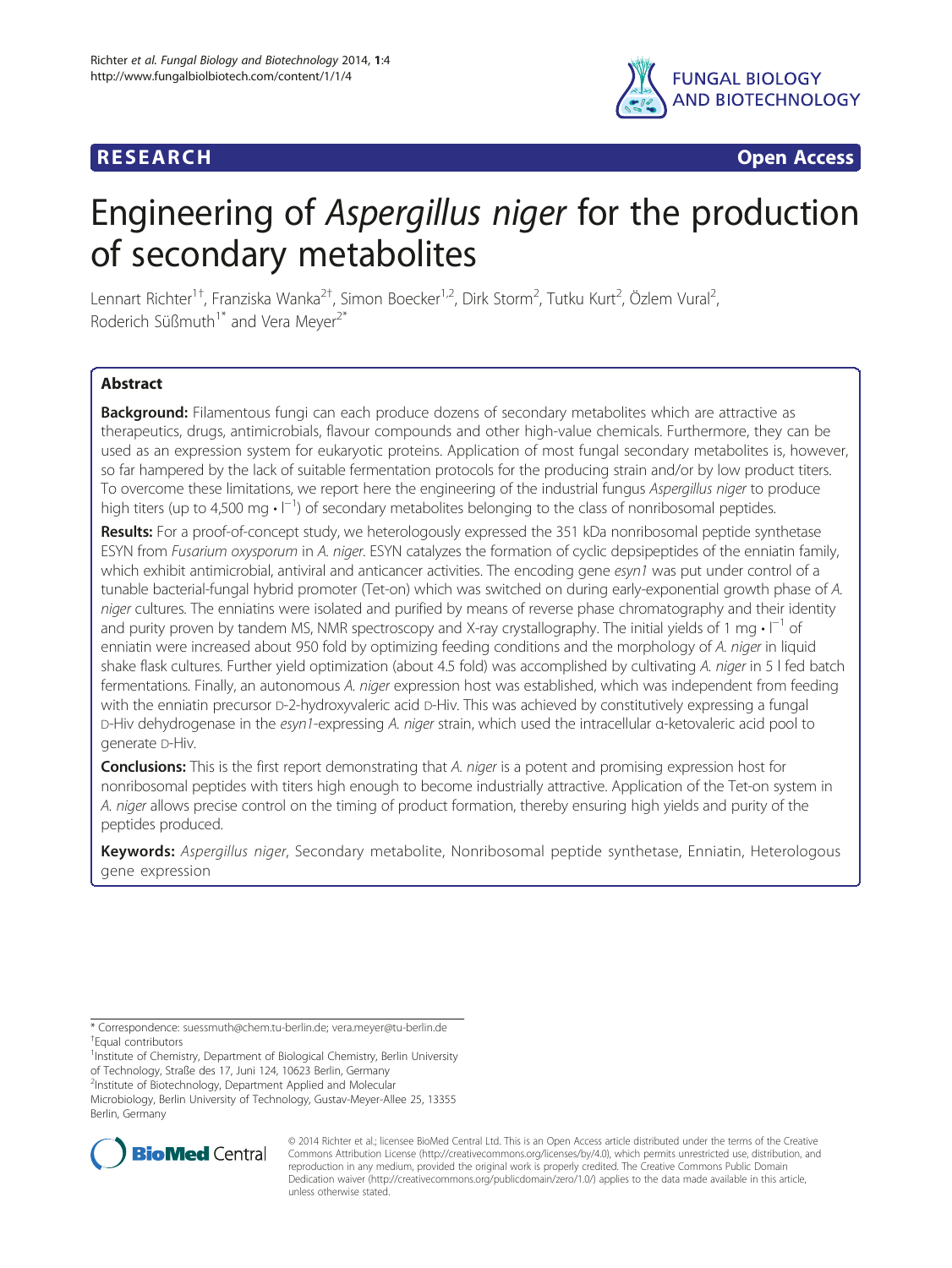#### Background

Recent genome mining efforts have uncovered that the genomes of filamentous fungi encode an unexpected rich repertoire of low-molecular-weight compounds with commercial relevance. These natural products known as secondary metabolites include nonribosomal peptides, polyketides and lipopeptides, which have pharmacological implications. Isoprenoids are interesting for the food industry as nutraceuticals or aroma compounds and poly-unsaturated fatty acids or lipids, can potentially be commercialized as biofuels. The natural product portfolio of filamentous fungi is thus impressive and emphasizes their great potential to become multi-purpose expression platforms in biotechnology. However, most of the genes involved in secondary metabolism pathways are not expressed under standard laboratory or industrial conditions and/or are present in intractable filamentous fungi, which prevents application of these natural products [[1-3\]](#page-11-0). Different strategies based on molecular and epigenetics factors as well as cultivation methods have thus been undertaken to awaken these silent genes [[4,5](#page-11-0)]. In brief, secondary metabolite (SM) production is under control of complex regulatory gene networks and involves intricate multi-step biosynthetic machineries, as well as major reorganization of primary metabolic fluxes to redirect cellular metabolic resources towards their biosynthesis. SM expression is naturally linked with starvation-induced developmental processes leading to (a)sexual spore formation [\[6](#page-11-0)–[8](#page-11-0)]. These processes can easily be tracked and even induced during bioreactor cultivations by adjusting low growth rates [\[9,10\]](#page-11-0).

The advent of synthetic biology opens new avenues to express any SM gene of interest in a filamentous fungal host which is easily tractable by genetic engineering. For example, the geodin gene cluster of Aspergillus terreus was recently reconstituted in A. nidulans and the penicillin cluster of P. chrysogenum was completely rewired and expressed from a polycistronic gene cluster under control of a single xylose-inducible promoter in A. nidulans [[11](#page-11-0)–[13](#page-11-0)]. Another system for A. nidulans is based on expression of any fungal SM gene of interest under control of an alcohol-inducible promoter and includes methods for deletion entire A. nidulans SM gene clusters. This approach is especially interesting as it eliminates production of the most abundant A. nidulans SMs, thus reducing the SM background and facilitating purification of the heterologously expressed SMs [[14\]](#page-11-0). None of the inducible promoters used so far is tunable, carbon source-independent and tight under non-induced conditions. This, however, poses limitations in their use, especially when the switch in the carbon source affects changes in the primary metabolic fluxes which should provide precursors for heterologous SM production. This limitation, however, can be overcome by applying an artificial expression system based on the Tet-on system, which was established and systematically evaluated for use in A. niger but is functional in many other filamentous fungi [\[15](#page-11-0)–[17\]](#page-11-0). The Tet-on system is a tunable bacterial-fungal hybrid expression system, which becomes induced upon addition of the tetracyclinderivative doxycycline (Dox). Importantly, the inducing power depends on the Dox concentration applied and reaches expression levels which can compete with the strength of one of the strongest promoters known for filamentous fungi, the *gpdA* promoter from the glycolytic pathway [[15](#page-11-0)].

We chose the industrial fungus A. niger as the expression host to determine whether or not the Tet-on system can be applied to produce high amounts of fungal SMs. Although the genome of A. niger carries the pptA gene encoding the key biosynthetic enzyme of fungal SM pathways (a 4′-phosphopantetheinyl transferase responsible for posttranslational activation of nonribosomal peptide synthetases and polyketide synthetase [\[18](#page-11-0)]), A. niger has so far only been exploited as expression platform for large-scale production of organic acids, proteins and enzymes [\[19\]](#page-11-0). Most importantly, the Tet-on system allows free choice over the timing of product formation as it can be switched on at any time during cultivation of A. niger [[15](#page-11-0)]. We decided to induce heterologous SM expression during the exponential growth phase of A. niger due to two reasons. First, a maximum of ATP and primary metabolism intermediates are available during exponential growth phase, hence very high SM yields could supposedly be achievable. Second, endogenous SMs of A. niger become mainly expressed during carbon-starvation, i.e. during post-exponential growth phase [\[9](#page-11-0),[10,20\]](#page-11-0). Hence, heterologous SM production can be decoupled from homologous SM production and the A. niger cultures could largely be kept SM background-free.

For the proof-of-concept study, we decided to express the enniatin synthetase ESYN from Fusarium oxysporum in A. niger. Enniatin is a mixture of nonribosomal peptides and belong to the group of cyclic depsipeptides [\[21\]](#page-12-0) which are mainly produced by the genus *Fusarium* (for reviews see [[22,23](#page-12-0)]). Enniatin is synthesized by the multifunctional enzyme ESYN, which uses three D-hydroxycarboxylic acids and three L-amino acids as precursors and requires the cofactors ATP and S-adenosylmethionine (Figure [1](#page-2-0), [[24](#page-12-0),[25](#page-12-0)]). ESYNs from various Fusarium species use different amino acid precursors and display relaxed substrate specificities, which results in a wide spectrum of naturally occurring enniatins (Figure [2](#page-2-0)). After the first isolation of enniatin in 1947 [[26\]](#page-12-0), at least 29 naturally occurring derivatives were isolated from *Fusaria*.

Enniatin features antimicrobial [[27](#page-12-0)], antiviral [[28](#page-12-0)], cytotoxic [[29\]](#page-12-0) and phytotoxic [\[30](#page-12-0)] effects. For example,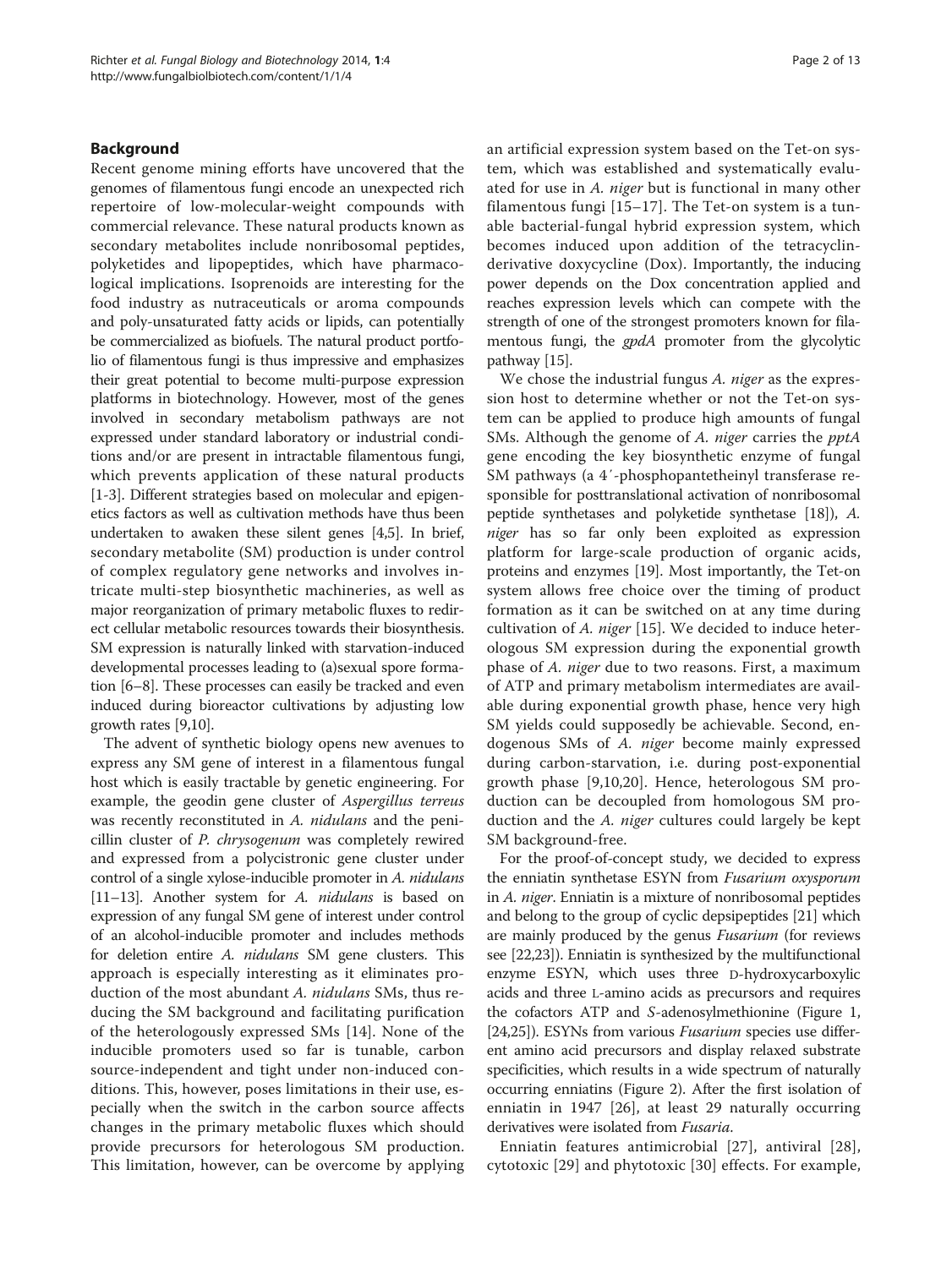<span id="page-2-0"></span>

fusafungin, which is a mix of three derivatives (enniatin A, B and C), is a bactericide acting against grampositive and gram-negative bacteria and is used as a topical agent for the treatment of respiratory infections [[31](#page-12-0)]. The mode of action of enniatin is mainly linked to its ionophoric activity. It is known that enniatin B

forms complexes with cations in the ratio 1:1, 2:1 or 2:3 and complexes  $K^+$ ,  $Ca^{2+}$ ,  $Na^+$ ,  $Mg^{2+}$  and  $Li^+$  [[32](#page-12-0)], thereby forming cation-selective pores in biomembranes [[33](#page-12-0),[34](#page-12-0)]. Additionally, the bioactivity of enniatins can be linked to their inhibition of drug efflux pumps [[35\]](#page-12-0) and cholesterol acyltransferase activity [\[36\]](#page-12-0).



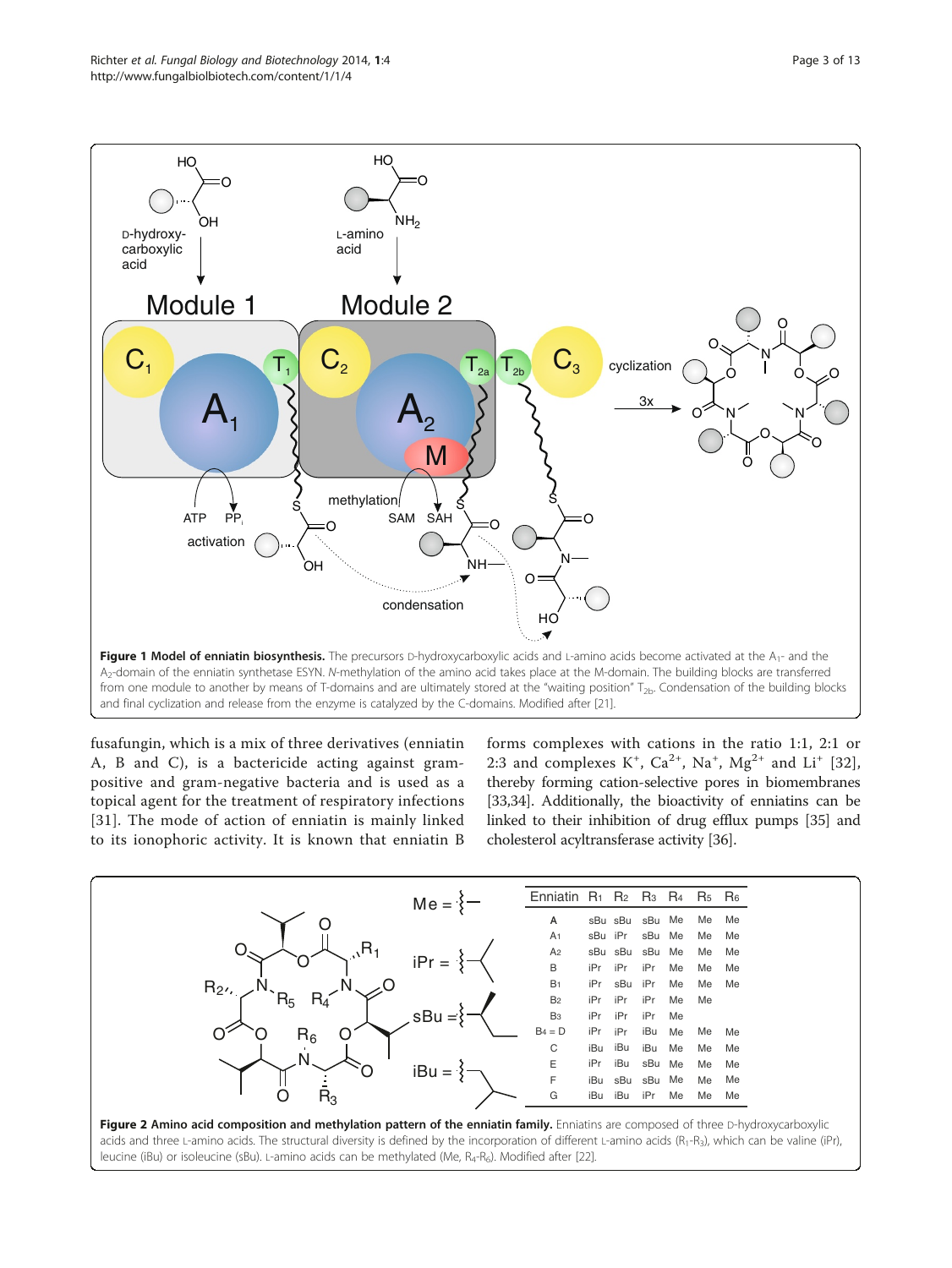The F. oxysporum enniatin synthetase ESYN synthesizes enniatin by coupling three D-hydroxycarboxylic acids and three L-amino acids via amide and ester bonds in an alternating fashion (Figure [2\)](#page-2-0). Whereas ESYN can accept different amino acids as precursors (L-valine, L-isoleucine or L-leucine), only one species of D-hydroxycarboxylic acid can be found in natural enniatin isolates (D-hydroxyisovaleric acid, D-Hiv). D-Hiv stems from the L-valine metabolism: L-valine is deanimated by a valine aminotransferase to 2-keto-isovaleric acid (2-Kiv), which becomes subsequently reduced by a keto-isovaleric acid reductase (KivR) under consumption of NAD(P)H to D-Hiv. In contrast to F. oxysporum, A. niger has not been reported so far to produce enniatin. Although open reading frames with weak similarity to the *esyn1* gene of *F. oxysporum* are present in its genome (An01g11770, An08g02300, An11g00050, An12g07230, An13g03040, [[20](#page-11-0)]), it lacks a kivR gene [[20](#page-11-0)]. Hence, A. niger could potentially be able to produce enniatin, given that D-Hiv is present in the medium.

The main objective of this study was to determine whether *A. niger* is a suitable expression host for highlevel production of fungal nonribosomal peptides. We therefore put the *esyn1* gene from *F. oxysporum* under control of the Dox-inducible Tet-on system and expressed it heterologously in A. niger to produce the enniatin as a model nonribosomal peptide. We optimized the production conditions using a design-of-experiment (DOE) approach which addressed medium composition, D-Hiv feeding conditions and Dox concentration. We furthermore optimized the cultivation conditions by establishing batch and fed batch cultures for an esyn1 expressing A. niger strain. Finally, we engineered an autonomous enniatin B producing A. niger strain which is independent from D-Hiv feeding.

# Results

#### Heterologous expression of the esyn1 gene in A. niger

The esyn1 gene of F. oxysporum was integrated in plasmid pVG2.2 [[15](#page-11-0)] to give plasmid pDS4.2, which comprises all three components of the Tet-on system: PgpdA::rtTA2<sup>S</sup>-M2 for constitutive expression of the transactivator rtTA, tetO7::Pmin::esyn1, which mediates esyn1 expression in a Dox-dependent manner (note that rtTA is only able to bind to its operator sequence tetO7 when bound to Dox, [\[15\]](#page-11-0)) and the  $pyrG^*$  cassette, necessary for selection and targeting of the system to the *pyrG* locus of A. niger (Additional file [1:](#page-11-0) Figure S1). As recipient strain, the protease-negative (prtT<sup>−</sup> ) and uracil-auxotroph (pyrG<sup>−</sup> ) strain AB1.13 [\[37\]](#page-12-0) was used. Uridine-prototroph transformants were selected and screened via PCR and Southern analysis for the presence of single or multiple pDS4.2 copies in the genome of A. niger (Additional file [1](#page-11-0): Figure S1 and data not shown). Ten pDS4.2-carrying transformants were selected and cultivated in liquid shake flask cultures in the presence or absence of Dox. Controls were an A. niger wild type strain (strain N402), the original producer F. oxysporum (strain ETH1536) and an A. niger strain harboring a single copy of the *esyn1*-free plasmid pVG2.2 at the pyrG locus (strain VG5.1). After cultivation, enniatin was isolated from the biomass and the culture supernatant by means of ethyl acetate extraction. The amount of enniatin produced was determined and quantified by HPLC-MS. Among the transformants, strain DS3.1, which carried a single copy of pDS4.2 at the pyrG locus, produced the highest amount of enniatin (about 1 mg •  $l^{-1}$ , Figure 3). Only minute amounts of enniatin were detectable in the control strains N402 and VG5.1 and all pDS4.2 carrying strains in the absence of Dox, verifying that the expression system is tight under noninduced conditions. The  $m/z$  values and retention time of enniatin isolated from the different A. niger transformants were equal to those extracted from the natural enniatin producer F. oxysporum (Figure [4](#page-5-0) and data not shown). Several derivatives could be detected and characterized by tandem MS, amongst them enniatin A,  $A_1$ , B and B<sub>1</sub> (data not shown). However, because the standard used was a mixture of enniatin A, B, and C isolated from F. oxysporum, the exact ratio and amount of the enniatin variants could not be determined. However, full MS-scans of the standard and DS3.1 samples showed that the enniatin composition was similar to *F. oxysporum* (Figure [4](#page-5-0)).

#### Optimization of enniatin production

In order to identify the optimum condition for high yield production of enniatin, a design-of-experiment approach was followed using the statistical software program MODDE (see [Methods\)](#page-9-0). The following parameters were varied in 20 ml shake flask cultures of the esyn1 expressing strain DS3.1: (i) medium composition (minimal medium, complete medium, Fusarium defined medium)

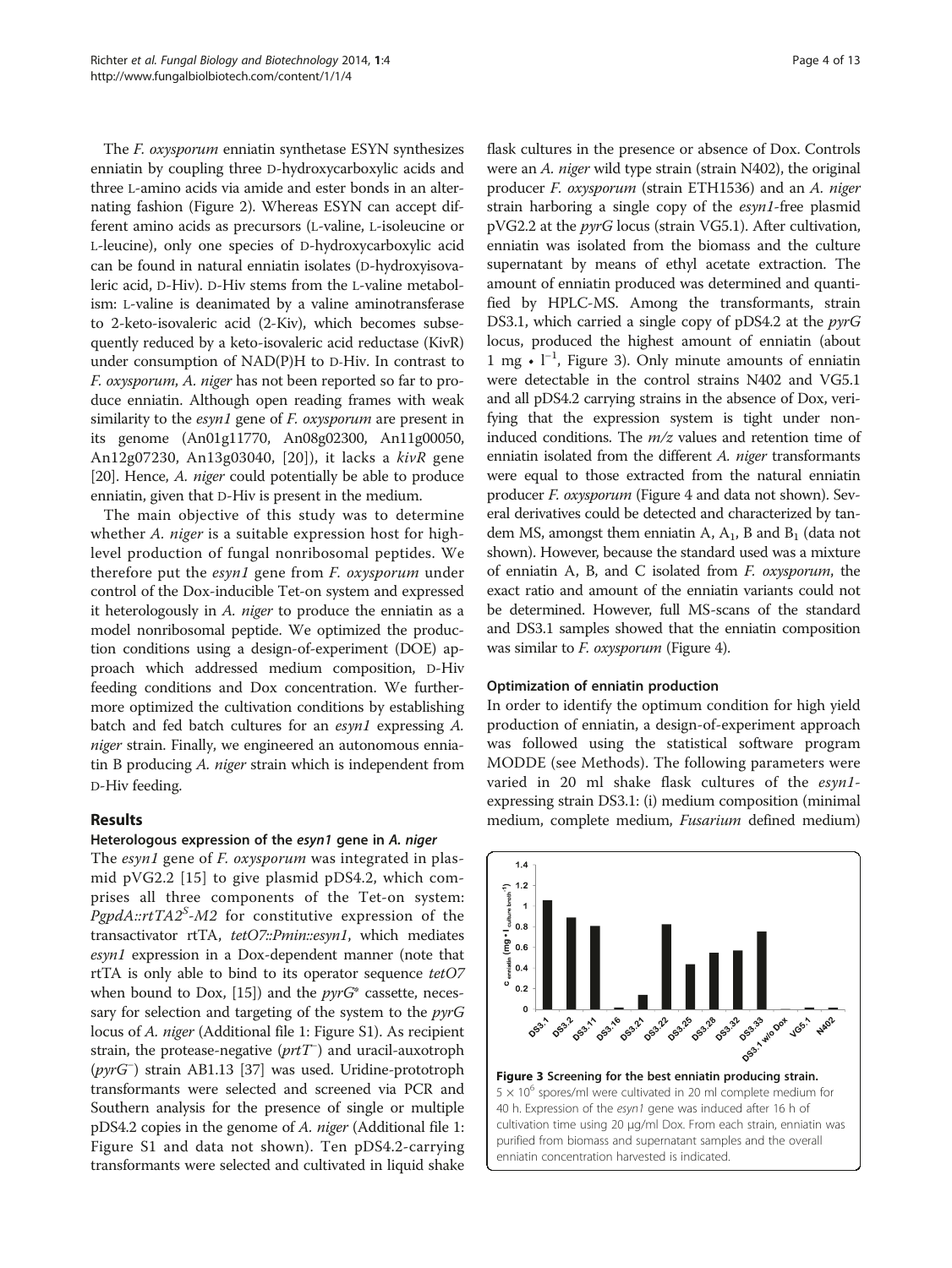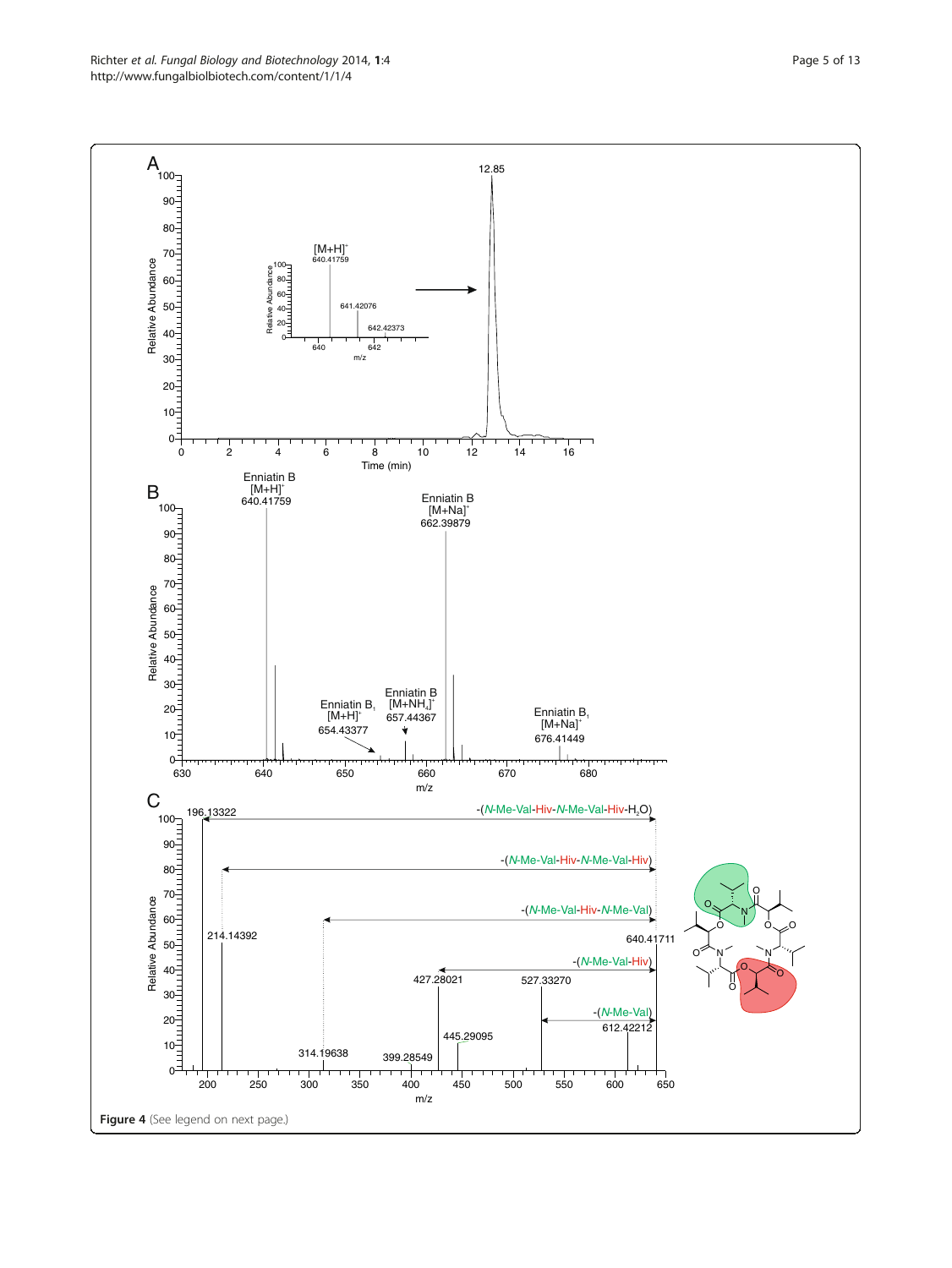#### <span id="page-5-0"></span>(See figure on previous page.)

Figure 4 Analysis of enniatins produced by strain DS3.1. A) HR-LCMS chromatogram of purified enniatin B. A segment from the mass spectrum shows [M + H<sup>+</sup>] of enniatin B with the characteristic isotope pattern. The main peak can be assigned to enniatin B. Minor impurities can be detected at retention time 11.8 min and 12.2 min. **B)** HR-LCMS average mass spectrum. As example, the mass spectrum of purified enniatin B is shown. The H<sup>+</sup>, NH<sub>4</sub>, Na<sup>+</sup> adducts of enniatin B can be observed. The sample contains small amounts of enniatin B1. Samples were measured on an ESI-Orbitrap-MS. C) ESI-HRMS/MS spectrum obtained with a LTQ Orbitrap XL apparatus using direct injection and applying a collision energy of 12 eV. The moiety highlighted in green represents the L-valine and the moiety highlighted in red represents D-Hiv incorporated into the enniatin B structure. For the fragments m/z values were calculated. The calculated m/z value for the  $[C_{27}H_{47}N_2O_8]^+$  fragment is 527.33269 and the m/z value observed was 527.33270. For the  $[C_{22}H_{39}N_2O_6]^+$  fragment, the calculated m/z value was 427.28026 and the m/z value observed was 427.28021. The calculated m/z value for the  $[C_{16}H_{28}NO_5]^+$  fragment was 314.19620 and the m/z value measured was 314.19638. The calculated m/z value for the  $[C_{11}H_{20}NO_3]^+$  fragment was 214.14377 and the m/z value observed was 214.14392.

[[38](#page-12-0)], (ii) L-valine, L-leucine, L-isoleucine supplementation (0, 10, 20 mM), (iii) D-Hiv supplementation (0, 5, 10, 50 mM), (iv) glucose concentration (1, 2.5, 5%), (v) temperature (26°C, 30°C), (vi) cultivation time (24, 36, 48, 92 h) and (vii) Dox concentration (0, 5, 10, 20 μg/ml). The parameters which mainly affected enniatin yields were Dox and D-Hiv (data not shown) and the best cultivation medium identified contained 20 mM D-Hiv, 20 mM of one of the amino acids and 10 μg/ml Dox. This medium composition improved the enniatin yield by a factor of 200 to 200 mg  $\cdot$  l<sup>-1</sup> (Figure 5), whereby most of the enniatin could be extracted from biomass samples after 92 h of cultivation. Remarkably, the enniatin yield was further increased about 4.75-fold by increasing the glucose concentration to 5% and by adding talcum to the DS3.1 cultures (Figure 5). As reported recently, the addition of microparticles to liquid cultures of A. niger reduces the diameter of macromorphological pellets to only a few hundred micrometers. This in turn considerably improves uptake rates of nutrients and oxygen and increases the metabolic activity of A. niger [\[39\]](#page-12-0). Taken together, the final enniatin yield

was 950 mg · l<sup>−1</sup> culture broth (corresponding to 0.04 g ·  $g^{-1}$ ) dry weight biomass).

# Modulation of the enniatin product variety by targeted supplementation with amino acids

In order to determine the scope of enniatin variants, which can be heterologously synthesized by A. niger, the precursor amino acids L-valine, L-leucine and L-isoleucine were added to DS3.1 cultures either individually or in combination. After cultivation for 72 h, the profile of the synthesized enniatins was determined by HPLC-MS. When no or all three amino acids were added at the same concentration, the main products were enniatin B, B1 and B4, whereas enniatins A, A1, A2, C, E and F were only present in trace amounts (Figure [6A](#page-6-0)). The latter fraction increased, when L-leucine or L-isoleucine were added and reached almost 50% of total enniatin, when both amino acids were supplemented each at 20 mM. When the cultivation medium was supplemented with L-valine only, the main product was enniatin B (87%). Interestingly, enniatin variants containing



L-valine/L-isoleucine/L-leucine, 5% glucose, 10 g/l talcum, 10 mM D-Hiv, 92 h cultivation time, 26°C cultivation temperature. The total enniatin concentration (black bars) and biomass concentration (grey bars) is given. Data from biological triplicates are shown. Microscopic pictures of DS3.1 pellets are shown. Bar, 500 μm.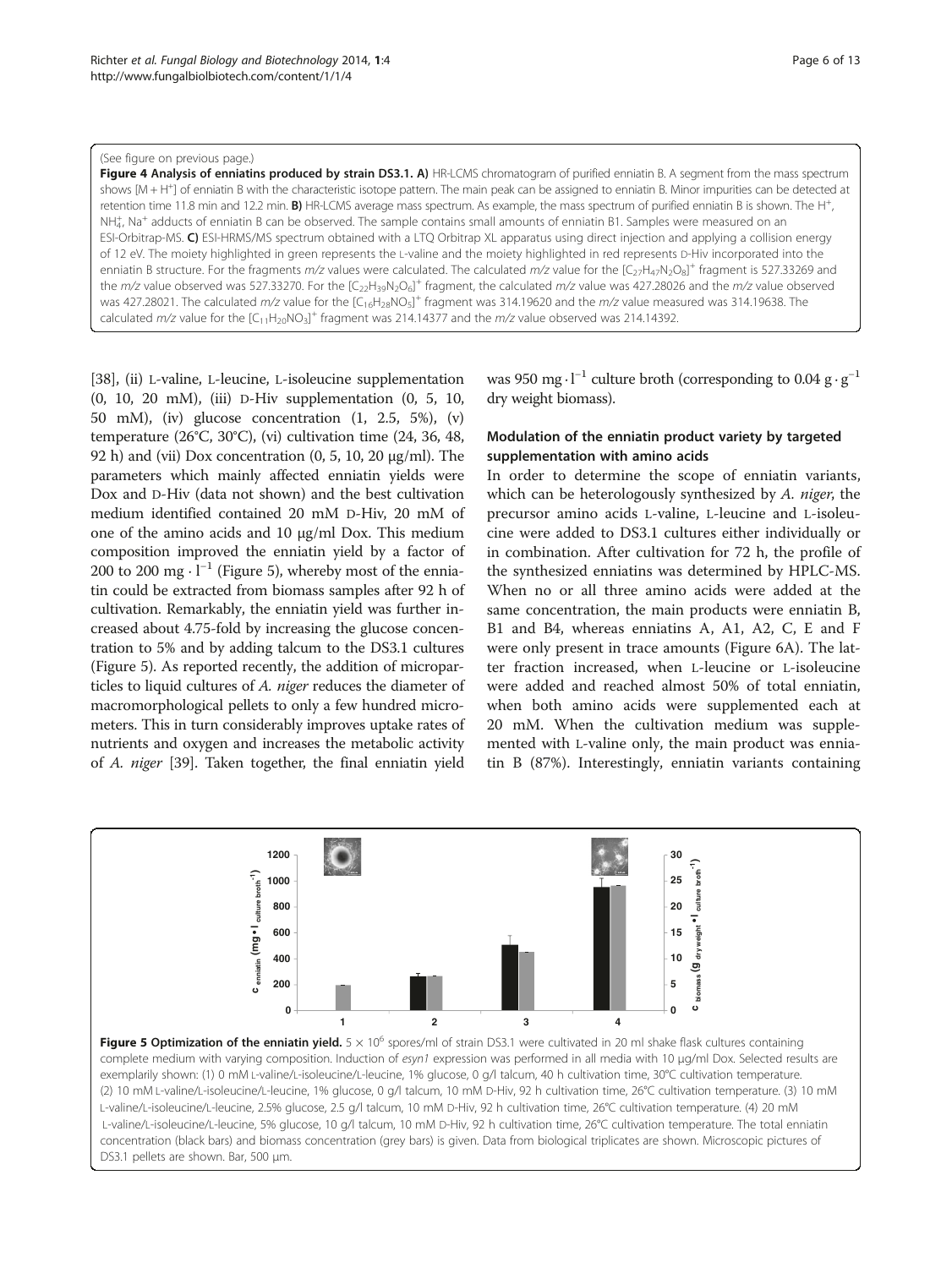#### <span id="page-6-0"></span>Richter et al. Fungal Biology and Biotechnology 2014, 1:4 Page 7 of 13 http://www.fungalbiolbiotech.com/content/1/1/4



D-lactate moieties were also synthesized by strain DS3.1, which have so far not been observed in *F. oxysporum*. This suggests that the precursor repertoire which can be used by ESYN is broader in A. niger compared to F. oxysporum.

# Isolation and analytics of enniatin B

The identity and purity of enniatin produced by strain DS3.1 was confirmed by <sup>1</sup>H-NMR-, <sup>13</sup>C-NMR-, IR-, MS-, MS/MS- and X-ray analysis (Additional file [2](#page-11-0): Figure S2 and data not shown). From a 1 liter shake flask culture (20 mM D-Hiv, 20 mM L-valine, 5% glucose, 10 μg/ml Dox, 10 g/l talcum), 800 mg enniatin could be isolated by crystallization, which corresponded to an enniatin yield of 0.04  $g \cdot g^{-1}$  dry weight biomass. The majority of enniatin was isolated from the biomass. The crystallized enniatin had a dark yellowish to brownish color and enniatin variats could be separated e.g. by means of preparative HPLC. After repetitive multiple crystallizations, a total of 675 mg enniatin were obtained. The NMR spectra were identical to the ones published in literature [[32,40](#page-12-0)] and proved that the crystals were pure enniatin B as summarized as follows: <sup>1</sup>H-NMR spectrum: (400.1 MHz, CDCl3)  $\delta$  = 5.11 (d,  $^{3}J_{H,H}$  = 8.7 Hz, 3 H), 4.49 (d,  $^{3}J_{H,H}$  = 9.7 Hz, 3 H), 3.11 (s, 9 H), 2.32-2.21 (m, 6 H), 1.05 - 0.86 ppm (m, 36 H). 13C-NMR spectrum: (100.6 MHz, CDCl<sub>3</sub>)  $\delta$  = 170.25, 169.31, 75.67, 63.20, 33.26, 29.91, 27.92, 20.42, 19.34, 18.72, 18.50 ppm. IR spectrum (Neat):  $v = 2963.6 - 2873.4$  (C-H, CH<sub>3</sub> and CH), 1736.1  $(C = O, \text{ ester}), 1660.9 (C = O, \text{ amide}), 1183.6 (C-H, \text{ iso-}$ propyl) 1011.0 (CO, α-hydroxycarboxylic acid). ESI-HRMS spectrum:  $m/z$  calculated for  $[C_{33}H_{57}N_{3O9} + Na]^+$ : 662.39870; found: 662.39859; ESI-HRMS/MS: m/z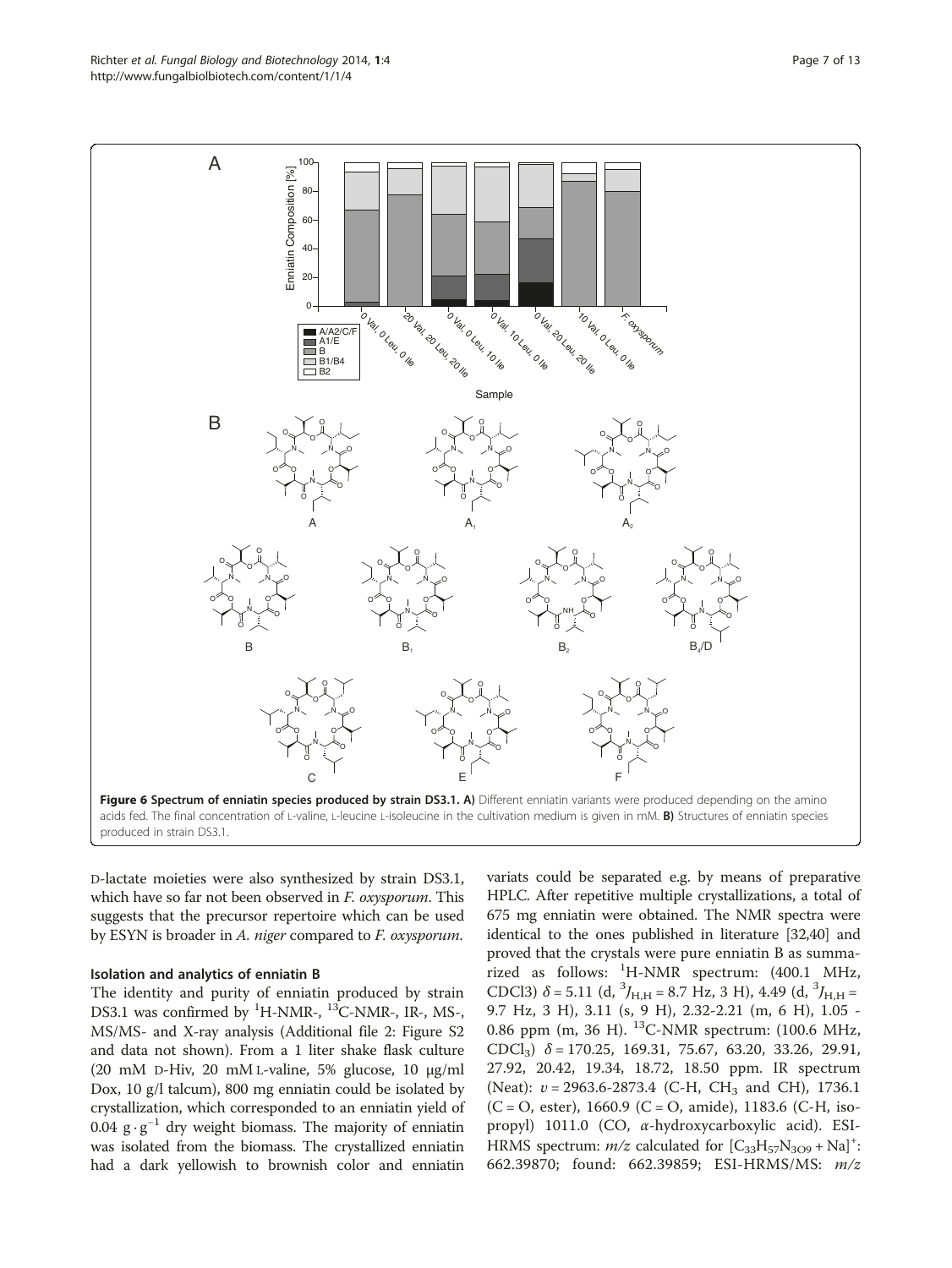calculated for  $[C_{27}H_{47}N_2O_8]^+$ : 527.33269; found: 527.33221,  $m/z$  calculated for  $[C_{22}H_{39}N_2O_6]^+$ : 427.28026; found: 427.27988,  $m/z$  calculated for  $[C_{16}H_{28}NO_5]^+$ : 314.19620; found: 314.19614,  $m/z$  calculated for  $[C_{11}H_{20}NO_3]$ <sup>+</sup>: 214.14377; found: 214.14375. The masses of the daughter ions are due to cleavages at the ester and amide bonds  $(m/z = 527.33, 427.28, 314.20, 214.14)$  as described by [[41](#page-12-0)].

The X-ray crystallographs demonstrated that the crystals had no impurities and were a complex of enniatin B with  $Na<sup>+</sup>$  ions, whereby one  $Na<sup>+</sup>$  ion was located in the center of an enniatin B molecule (Additional file [2:](#page-11-0) Figure S2). As a result, the adjoining molecule from the next layer in the crystal is not located on the same axis but is shifted to the side. Thus, sandwich structures of enniatin B with the Na+ ions were not formed.

# Production of enniatin B by batch and fed batch bioreactor cultivation

In order to obtain high enniatin yields under controlled conditions in bioreactors, 5 l batch cultivations of strain DS3.1 were performed using a defined fermentation medium. This medium had a pH of 3 and was balanced as such, that glucose was the growth-limiting nutrient (final concentration 0.8%; see [Methods\)](#page-9-0). Note that the low pH of the medium and the use of ammonia as nitrogen source ensures dispersed morphology of A. niger during bioreactor cultivation with no need for adding microparticles [\[42](#page-12-0)]. After the culture reached the early exponential growth phase (corresponding to 1 g biomass dry weight  $\cdot$  l<sup>−1</sup> culture broth after about 14–16 h post inoculation), production of enniatin was induced by the addition of 10 μg/ml Dox, 20 mM D-Hiv and 20 mM L-valine, respectively. In two independent runs, the maximal specific growth rate achieved was 0.24  $h^{-1}$  and the biomass concentration peaked at 4.2 g · kg−<sup>1</sup> culture broth after about 26 h post inoculation (Figure [7](#page-8-0)A). During exponential growth, pH 3 was maintained by the addition of 1 M NaOH, which has been shown to linearly correlate with the biomass accumulation and reflecting ammonium uptake during balanced growth [[9](#page-11-0)[,43](#page-12-0)]. The end of the exponential growth phase was detected by an increase of the dissolved oxygen signal (data not shown), after which the cell mass decreased by nearly 50% (Figure [7](#page-8-0)A). Importantly, the levels of  $CO<sub>2</sub>$  and  $O<sub>2</sub>$  in the exhaust gas clearly indicated that the cultures were still metabolically active, even 100 hours after depletion of the carbon source (data not shown). As recently demonstrated, carbon starvation of A. niger during submerged cultivation results in secondary growth by carbon recycling leading to a gradual transition from old to young hyphae [[9](#page-11-0)]. Enniatin levels determined for selected time points demonstrated that enniatin B was mainly produced after carbon source depletion (i.e. after about 55 h post inoculation) and reached a maximum value of 0.29  $g \cdot g^{-1}$ dry weight biomass after about 110 h of cultivation (Figure [7A](#page-8-0)).

Finally, one fed batch cultivation was performed to increase biomass concentration and thereby enniatin B yield. After the culture reached the late exponential growth phase (corresponding to 4 g biomass · kg<sup>-1</sup> culture broth after about 18 h post inoculation), expression of the esyn1 gene was induced by feeding with 5% glucose, 10 μg/ml Dox, 20 mM D-Hiv and 20 mM L-valine. To ensure that the esyn1 gene was continuously expressed at highest level, 10 μg/ml Dox were added every 4–7 h resulting in a final Dox concentration of 90 μg/ml. As depicted in Figure [7B](#page-8-0), this fermentation protocol ensured a specific growth rate of 0.15 h<sup>-1</sup> and the biomass concentration reached 24.9 g · kg<sup>-1</sup> culture broth after about 66 h post inoculation. Enniatin B production started immediately after Dox induction and reached a maximum of 4.5  $g \cdot kg^{-1}$  culture broth after 66 h of cultivation (corresponding to 0.18 g  $\cdot$  g<sup>-1</sup> dry weight biomass, Figure [7B](#page-8-0)). Interestingly, linear accumulation of biomass in the fed batch run was paralleled by linear accumulation of enniatin B (Figure [7B](#page-8-0)), suggesting that the dynamics of enniatin B production under the Tet-on system displays primary metabolite kinetics.

# Establishment of an autonomous A. niger production strain

As mentioned above, A. niger cannot produce enniatin autonomously as its genome lacks the  $kivR$  gene encoding the D-Hiv generating enzyme α-ketoisovalerate reductase. In order to engineer an autonomous enniatin production strain which is independent from D-Hiv feeding, strain DS3.1 was transformed with the kivR gene from F. oxysporum (E-KivR), which was put under control of the constitutive gpdA promoter (see [Methods\)](#page-9-0). Three transformants carrying multi-copy integrations of the PgpdA::kivR construct (strains ÖV4.3, ÖV4.10, ÖV4.11, data not shown) were analyzed for enniatin production using 20 ml shake flask cultures. After induction with a final concentration of 10 μg/ml Dox and supplementation of 20 mM L-valine, the enniatin yield in all three transformants reached 0.03 g ·  $g^{-1}$  dry weight biomass after 92 h of cultivation (data not shown), which is about 75% of the enniatin yield of strain DS3.1 when fed with 20 mM D-Hiv and 20 mM L-valine.

# **Discussion**

The fungal kingdom of approximately 1.5 million species exhibits a huge reservoir of secondary metabolites that span a broad variety of structurally and chemically diverse natural products. This reservoir has and will increasingly have a considerable potential impact on human welfare. The need to identify and produce novel bioactive fungal products goes far beyond antimicrobials and includes the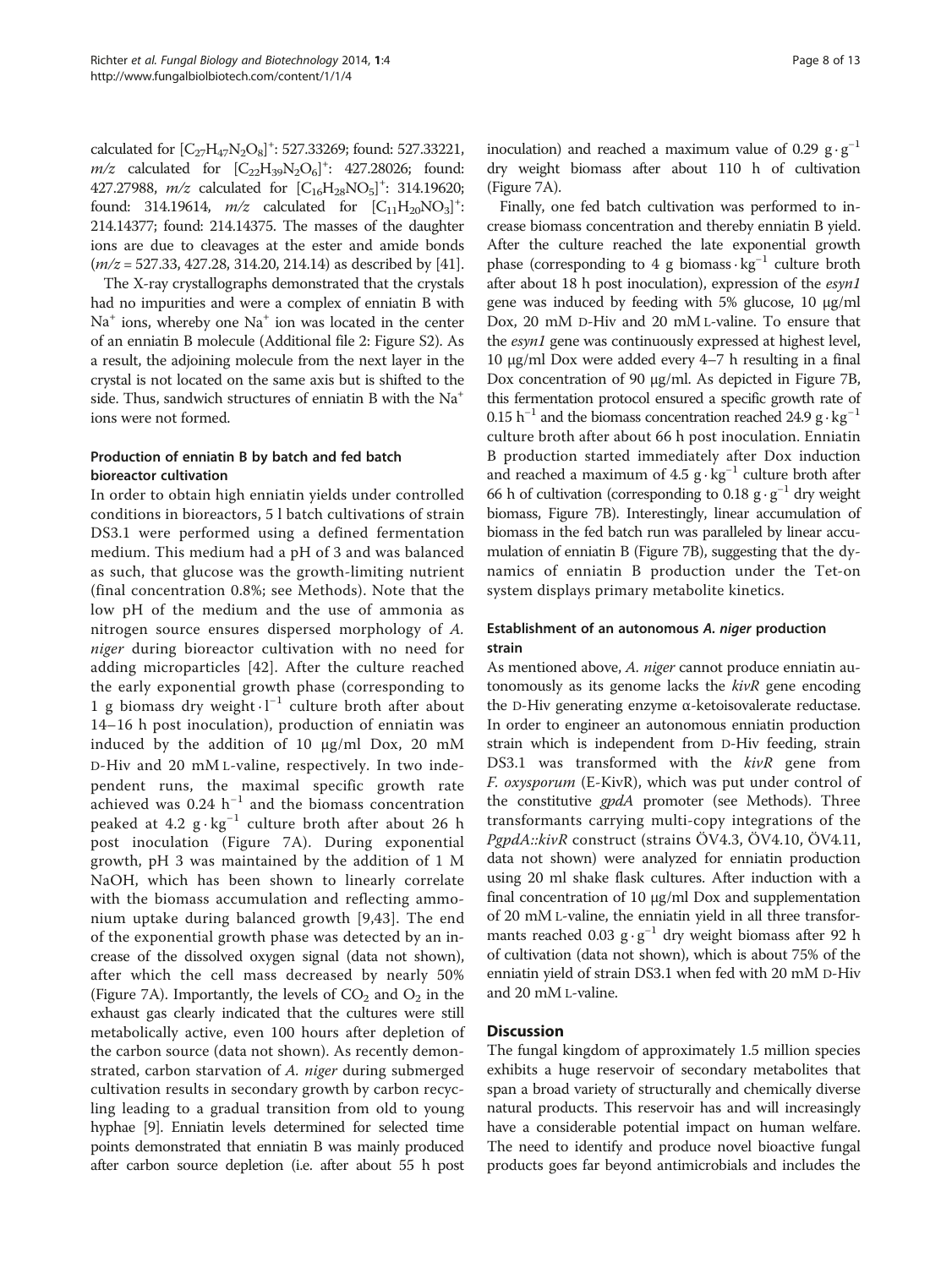requirement for novel drugs for various human health problems ranging from different cancers to neurodegenerative diseases, which are particularly emerging in aging societies. The newly emerged fungal 'omics' era and the advent of systems and synthetic biology provide innovative concepts and ideas to harness this untapped potential and to produce novel bioactive compounds from fungi on an industrial scale. The gene(s) or gene cluster(s) of interest can be of fungal or even (non)fungal origin and respective expression constructs can be plugged into fungal chassis strains allowing high expression levels. The gene(s) of interest will be expressed under the control of synthetic promoters and the product repertoire, the timing of product formation and productivity can be optimized using metabolic engineering strategies.

The aim of this study was to explore the potential of A. niger to become an expression system for secondary metabolites from other organisms. A. niger is so far being used in biotechnology as cell factory for the production of organic acids and secreted proteins [\[1](#page-11-0)]. For the

proof-of-concept study, the cyclic depsipeptide enniatin was chosen. Heterologous production of cyclic depsipeptides such as beauvericin has been achieved in microbial host strains but only with very low yields, ranging from 3 mg · l<sup>-1</sup> in *Escherichia coli* to 100 mg · l<sup>-1</sup> in *Saccharo*myces cerevisiae [[44,45\]](#page-12-0). Heterologous expression of the F. oxysporum esyn1 gene in E. coli was accomplished as well; however, only minute amounts were produced (1 mg · l−<sup>1</sup> ; own unpublished data). Although chemical synthesis of enniatin is in principle possible, it can by far not fulfill the requirements for an efficient large-scale drug production process since its synthesis is too complex and very cost-intensive [\[46](#page-12-0)]. The pharmaceutical relevance of enniatin stimulated studies to use homologous fungal hosts such as F. sambucinum for enniatin production ([\[47,48](#page-12-0)]). Although high amounts of enniatin were produced  $(1.7 \text{ g} \cdot l^{-1})$ , these surface cultures lasted up to 5 weeks. Submerged shake flask cultivation of a randomly mutagenized F. oxysporum strain (strain ETH 1536) which included additional amino acid feeding

<span id="page-8-0"></span>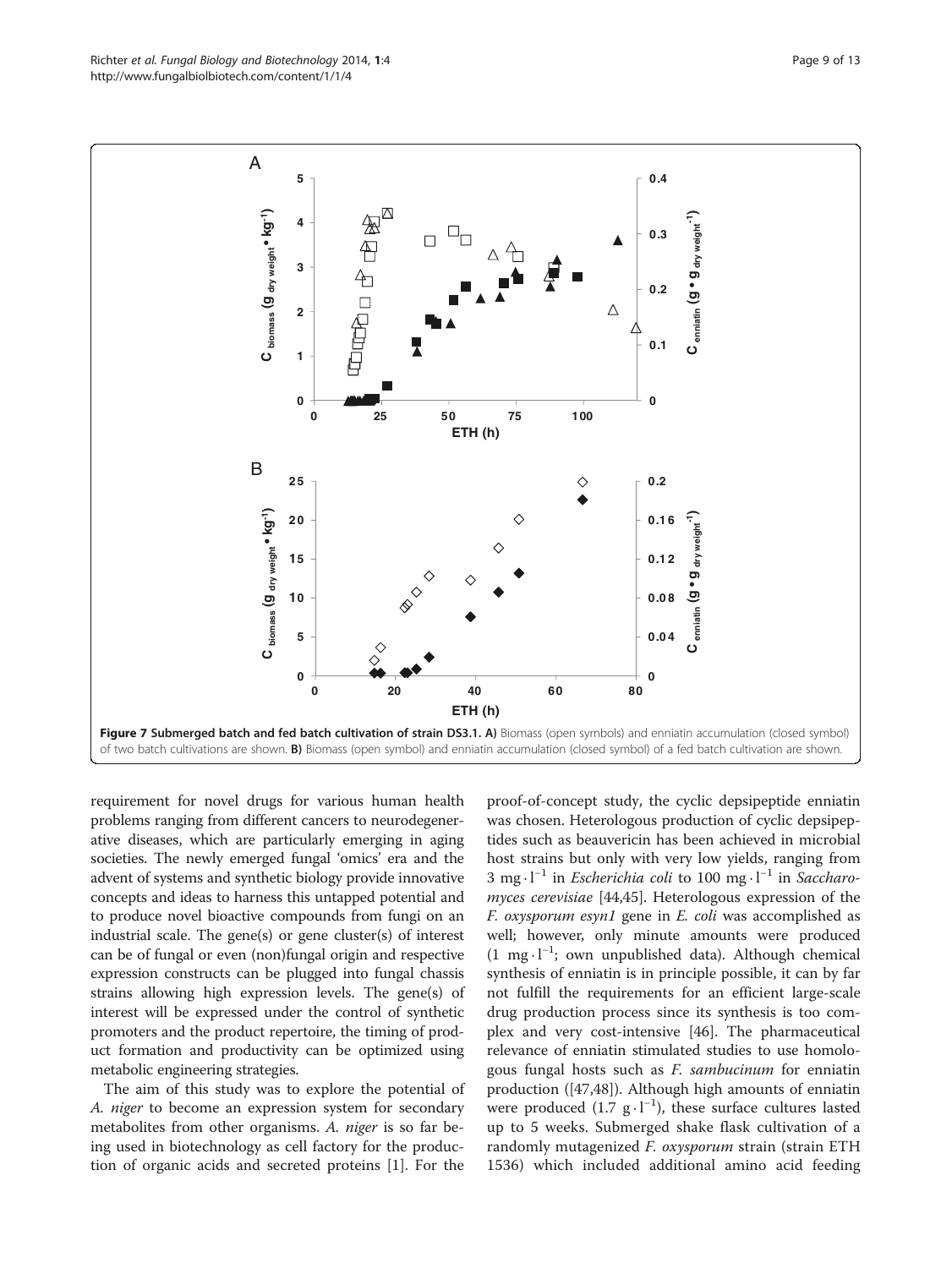<span id="page-9-0"></span>resulted in the highest enniatin titer reported so far  $(5 g \cdot l^{-1}$  after 96 h of cultivation, [\[38](#page-12-0)]).

Here, we demonstrate that heterologous expression of the *esyn1* gene under control of the Tet-on system in A. niger allows enniatin production rates which are considerably higher than ever reported for a heterologous host. 4.5 g  $\cdot$  l<sup>-1</sup> have been reached after 66 h of a fed batch cultivation of strain DS3.1, a yield which is sufficient for rapid scale-up, biological testing and commercial production. The yields which can be achieved with A. niger nearly reach the titer of the original production strain F. oxysporum. Two explanations might explain why A. niger is well suited for heterologous enniatin (and other nonribosomal peptides) production. First, A. niger possesses an endogenous PPTase, which is key for the posttranslational activation of NRPS [[18\]](#page-11-0). Second, the ability to synthesize secondary metabolites is conserved in filamentous fungi. Their secondary metabolites are adaptive traits that have been subjected to natural selection during evolution. Although their occurrence apparently reflects particular life style and survival strategies and differ among fungal species, multiple secondary metabolic pathways are prevalent in each filamentous fungus. The existence of these pathways predestines filamentous fungi as hosts for heterologous fungal secondary metabolite production.

The genome of A. niger harbors five open reading frames (An01g11770, An08g02300, An11g00050, An12g07230, An13g03040), which display a weak similarity to the esyn1 gene of F. oxysporum [\[20\]](#page-11-0). Analysis of their expression profiles using published transcriptomics data from A. niger cultures subjected to carbon-limited growth in batch, chemostat and retentostat bioreactor fermentations [[9](#page-11-0)[,49,50](#page-12-0)] revealed that An01g11770, An11g00050, An12g07230 and An13g03040 are silent under these conditions. An08g02300 though is expressed at low levels, with mean expression values of 10% or less when compared with the actin gene (An15g00560; data not shown). Hence, A. niger is likely to have the metabolic pathways and flexibility to synthesize enniatin with an esyn1 gene being either of endogenous or exogenous origin. However, as it does not comprise the kivR gene encoding a D-Hiv dehydrogenase, feeding with D-Hiv or heterologous expression of a  $kivR$  gene is key to obtain high enniatin levels with A. niger as shown in this study. It has to be mentioned that An11g09950 shares high similarity with the D-Hiv dehydrogenase from Gibberella intermedi. An11g09950 is a predicted 2-dehydropantoate 2-reductase catalyzing a similar reaction as KivR, which is the reduction of 2-dehydropantoate to the D-hydroxycarboxylic acid D-pantoate under consumption of NADPH [[50](#page-12-0)]. Due to the relatively high degree of similarity of both enzymes and their substrates, it might be conceivable that An11g09950 could accept α-ketoisovalerate as substrate to synthesize D-Hiv. This would explain why enniatin is present in minute amounts in strain DS3.1 cultures when

not fed with D-Hiv. In any case, establishment of an autonomous A. niger strain being independent of D-Hiv feeding will considerably reduce the cost of the fermentation process. Our data clearly demonstrated that heterologous expression of the kivR gene from F. oxysporum rendered A. niger autonomous with respect to D-Hiv feeding and allowed high level enniatin production.

Different cultivation protocols were run in this study to heterologously produce enniatin in strain DS3.1. The specific yields of enniatin accomplished in shake flask cultures were 0.04  $g \cdot g^{-1}$  dry weight biomass (20 ml and 1 l cultures) and 0.18 g ·  $g^{-1}$  dry weight biomass during the fed batch cultivation. In these cultivations, 5% glucose served as carbon source. The dynamics of enniatin B production clearly displayed primary metabolite kinetics in the fed batch run (Figure [7B](#page-8-0)), proving that the Tet-on system can ensure high level esyn1 expression during exponential growth. The highest specific enniatin yield, however, was observed for the batch cultivation (0.29  $g \cdot g^{-1}$  dry weight biomass), which used only 0.8% glucose as carbon source. Interestingly, the enniatin production followed secondary metabolite kinetics although the Tet-on system was switched on early during exponential growth phase (Figure [7A](#page-8-0)). Carbon-induced starvation has clearly been demonstrated to induce a plethora of secondary metabolites in A. niger [\[9](#page-11-0)[,50\]](#page-12-0). It is thus conceivable that the transition to the post-exponential growth phase might have caused a metabolic shift in A. niger which favored secondary metabolite production in general and enniatin production in particular. The overall activated secondary metabolite machinery of A. niger might have strongly supported enniatin expression, e.g. by providing additional carbon and nitrogen due to autophagy [\[9](#page-11-0)], by ensuring a higher amino acid pool and/or by increasing the stability of the *esyn1* transcript or the ESYN protein. Future studies are necessary to understand these processes; clearly, only systems-level insights will help to elucidate the molecular mechanisms behind.

#### Conclusions

This is the first report demonstrating that A. niger is a potent expression host for nonribosomal peptide synthetase. The strong inducibility of the Tet-on system combined with controlled bioreactor cultivation allowed the production of enniatin with yields which are high enough to become industrially relevant.

#### Methods

#### Strains, media and molecular techniques

Aspergillus strains used in this study are given in Table [1](#page-10-0). Strains were grown on minimal medium (MM) [\[51\]](#page-12-0) containing 1% ( $w \cdot v^{-1}$ ) glucose and 0.1% ( $w \cdot v^{-1}$ ) casamino acids or on complete medium (CM), containing 0.5% (w • v−<sup>1</sup> ) yeast extract in addition to MM. When required,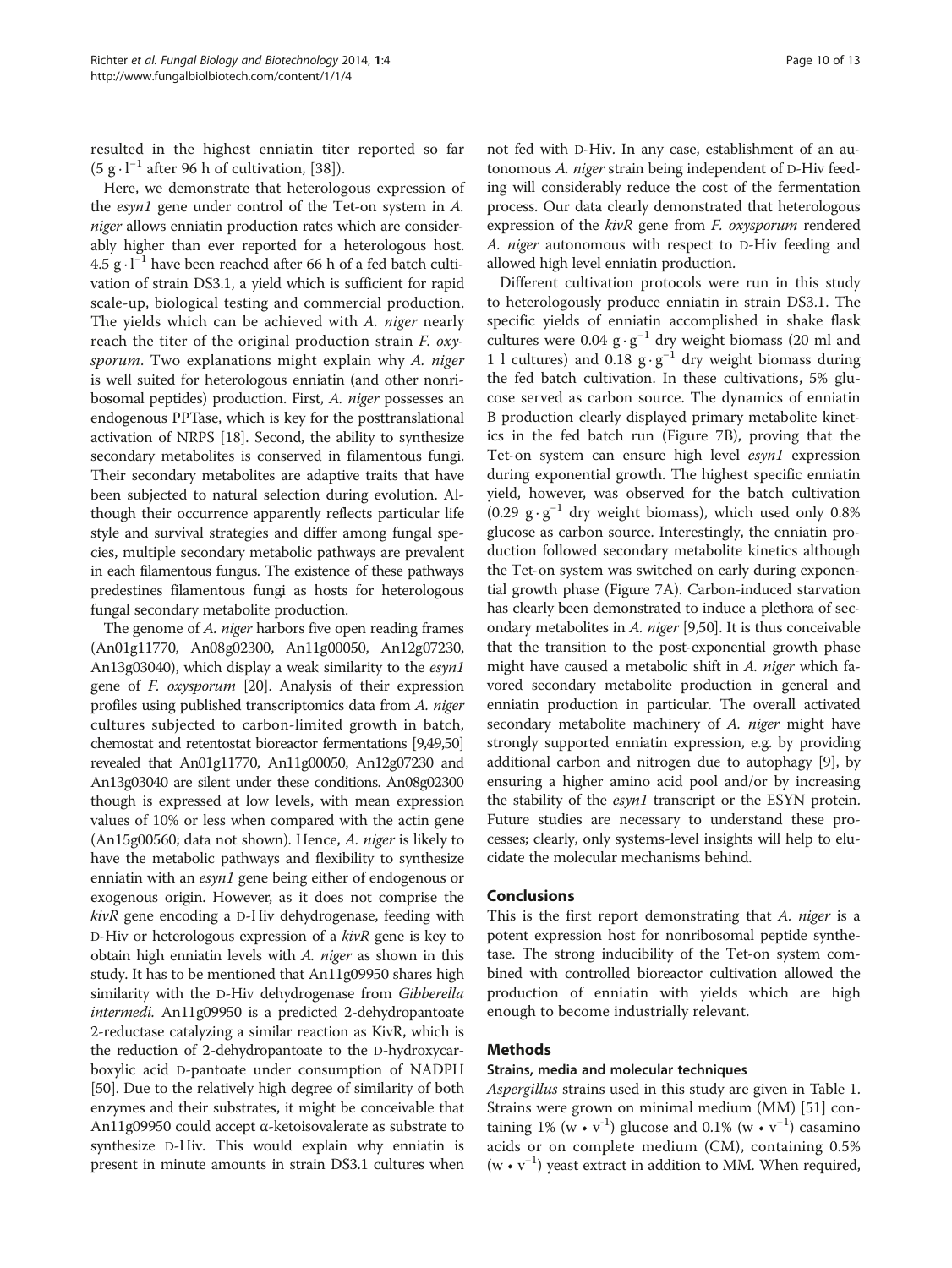#### <span id="page-10-0"></span>Table 1 Strains used in this study

| <b>Strain</b>      | Relevant genotype                                                            | Source    |
|--------------------|------------------------------------------------------------------------------|-----------|
| Fusarium oxysporum |                                                                              |           |
| ETH1536            | Wild type                                                                    | $[54]$    |
| Aspergillus niger  |                                                                              |           |
| N402               | Wild type                                                                    | [55]      |
| AB1.13             | $pyrG^-$ , $prtT^-$                                                          | [37]      |
| VG5.1              | $pyrG^+$ , $\Delta kusA$<br>(transformed with pVG2.2; single copy)           | [15]      |
| DS3.1              | $pyrG^+$ , prt $T$ , esyn1<br>(transformed with pDS4.2, single copy)         | This work |
| OV4.3              | $pyrG^+$ , $prtT^-$ , esyn1, EkivR<br>(transformed with pOV2.3; multi copy)  | This work |
| ÖV4.10             | $pyrG^+$ , $pyrtT^-$ , esyn1, EkivR<br>(transformed with pÖV2.3; multi copy) | This work |
| ÖV4.11             | $pyrG^+$ , $prytT^-$ , esyn1, EkivR<br>(transformed with pÖV2.3; multi copy) | This work |

plates were supplemented with uridine (10 mM). Transformation of A. niger and fungal chromosomal DNA isolation was performed as described [\[52](#page-12-0)]. All molecular techniques were carried out as described earlier [\[53\]](#page-12-0).

The coding sequence of ESYN was PCR-amplified from a fosmid library of F. oxysporum ETH 1536 and ligated into the PmeI-linearized plasmid pVG2.2 (PgpdA:: rtTA::TcgrA-tetO7::Pmin::TtrpC-pyrG\*, [\[15\]](#page-11-0)). The resulting plasmid was named pDS4.2. The kivR gene from F. oxysporum ETH 1536 was PCR-amplified and ligated into the expression vector pNOM102 [[56](#page-12-0)] via NcoI restriction. Thereby, the ß-glucuronidase gene was replaced by kivR. The resulting plasmid was named pÖV4.1. The proteasedeficient A. niger strain AB1.13 was transformed with pDS4.2 using its uracil-auxotrophy for selection [\[57\]](#page-12-0). Strain DS3.1 was co-transformed with plasmid pÖV4.1 and the selection plasmid p3SR2, which expresses acetamidase (amdS) as selection marker. Transformation of A. *niger* and fungal chromosomal DNA isolation was performed as described [\[52](#page-12-0)]. All molecular techniques were carried out as described earlier [[53\]](#page-12-0).

#### Optimization of enniatin production

Optimum cultivation conditions for enniatin production were identified using the statistical software program MODDE 9.1 (Umetrics). The screening experiments were performed in 20 ml of CM which were inoculated with  $5 \times 10^6$  spores · ml<sup>-1</sup> of strain DS3.1. All cultivations were performed at 250 rpm. After 16 h (~1 g dry weight · l<sup>-1</sup>), enniatin expression was induced by the addition of different concentrations of Dox. Cultures were harvested after 24 h by filtration and defined amounts of biomass and supernatant were used to isolate enniatin. Several cycles of optimization were performed which included the parameters cultivation time, concentration of inductor and D-Hiv, type of the cultivation medium, temperature, concentration of L-Val, L-Leu, and L-Ile, concentration of carbon source and talcum concentration (−350 mesh). As optimum cultivation condition was eventually identified: CM containing 5% glucose and 10 g/l talcum, temperature 26°C, addition of 20 mM D-Hiv, 20 mM L-Val and 10 μg/ml Dox after 16 h of cultivation, total cultivation time 92 h.

#### Extraction and purification of enniatin

Defined amounts of DS3.1 supernatant and biomass cultures were extracted with ethyl acetate. Extracts were centrifuged, dried over  $Na<sub>2</sub>SO<sub>4</sub>$  and the solvent evaporated. Samples were dissolved in methanol, diluted if necessary and the enniatin concentration determined by HPLC-MS analysis. The HPLC-MS measurements for quantification were performed on an ESI-Triple-Quadrupol-MS, 6460 Series (Agilent Technologies) in multiple reaction monitoring mode. The utilized column was an Eclipse Plus C18, 2.1×50 mm column (Agilent Technologies) and the mobile phases were  $H_2O + 0.1%$  formic acid (A) and acetonitrile  $+0.1\%$  formic acid (B). The injection volume was set to 2  $\mu$ l and the flow rate was 0.3 ml/min. The  $m/z$ value for the precursor ion was set to  $640.4$  ( $m/z$  of [enniatin B H<sup>+</sup>] - adduct) and for the fragment ions to 527.4 as quantifier, 427.3 and 196.2 as qualifier. For every set of measurements, a new calibration curve was made using enniatin isolated from *F. oxysporum* as an external standard. Peak areas were determined by manual integration using masshunter workstation quantitative analysis (Agilent).

For purifying enniatin by recrystallization, the crystals were resolved in a minimal amount of hot ethyl acetate. Acetonitrile was slowly added until clear crystals started to appear. The mother liquor was decanted and the crystals were washed several times with acetonitrile. Enniatin obtained from crystallization was applied to preparative HPLC (1100 series, Agilent Technologies) running isocratically 70% methanol, containing 0.1% formic acid on a C18-column (Grom-Sil 120 ODS-5 ST, 10 μm, 250 × 20 mm, Grace).

#### Identification and characterization of enniatin B

<sup>1</sup>H-NMR and <sup>13</sup>C-NMR spectra of enniatin B were recorded on a Bruker Avance 400 NMR-spectrometer. The signals of the non-deuterated solvent rests were used as standards. Chemical shifts are given in δ-units (ppm) relative to the solvent signal. IR spectra were recorded on a Jasco FT-IR 4100 spectrometer. High-resolution massspectrometry (HRMS) using ESI-technique was performed on a LTQ Orbitrap XL apparatus. Data for the single-crystal structure determination of enniatin B were collected on an Oxford-Diffraction Xcalibur diffractometer, equipped with a CCD area detector Sapphire S and a graphite monochromator utilizing  $MoK_\alpha$  radiation ( $\lambda = 0.71073$  Å).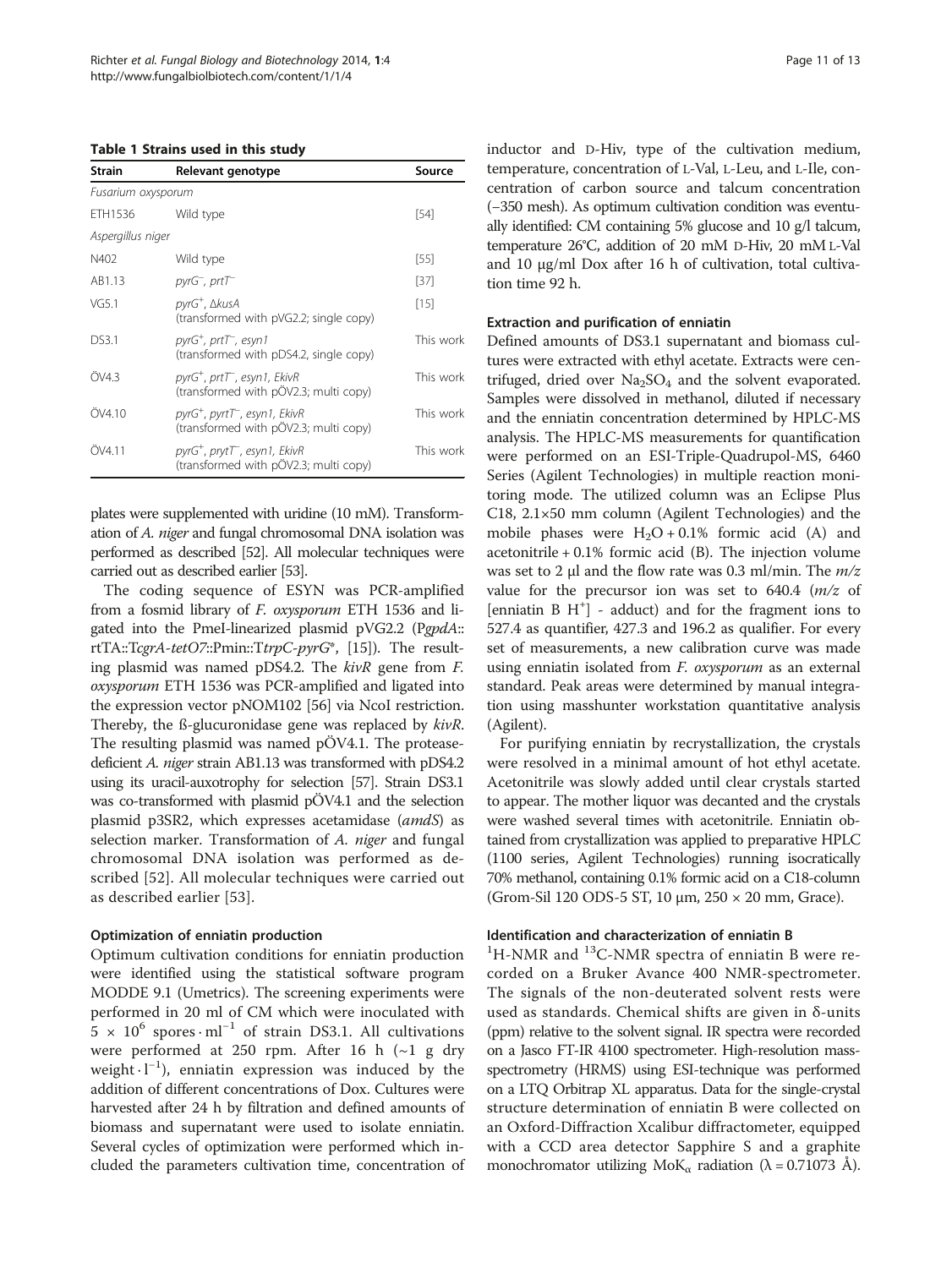<span id="page-11-0"></span>Suitable crystals were attached to glass fibers using perfluoropolyalkylether oil and transferred to a goniostat where they were cooled to 150 K for data collection. The software packages used were CrysAlis CCD for data collection, CrysAlis Pro for cell refinement and data reduction.

#### Bioreactor cultivation

Submerged cultivations were performed with 6.6 liter BioFlo3000 bioreactors (New Brunswick Scientific, NJ, USA) and a detailed description of the fermentation settings was previously given 10. In brief, glucose-limited batch cultivation was initiated by inoculation of 5 l (kg) fermentation medium with conidial suspension of strain DS3.1 to give  $10^9$  conidia  $l^{-1}$ . Glucose was sterilized separately from the fermentation medium and final concentration was 0.8% (w  $\cdot$  v<sup>-1</sup>). Temperature of 30°C and pH 3 were kept constant, the latter by computer controlled addition of 2 M NaOH or 1 M HCl, respectively. Acidification of the culture broth was used as an indirect growth measurement [[58](#page-12-0)]. When the culture reached the early exponential growth phase (corresponding to 1 g biomass dry weight · kg<sup>-1</sup>), Dox (10 μg/ml), D-Hiv (20 mM) and L-Val (20 mM) were added.

The fed batch cultivation was started with 4 l fermentation medium. Induction of the Tet-on system with Dox and addition of feeding medium (FM, 0.046 l •  $h^{-1}$ ) was started when the culture reached the late exponential growth phase. FM is composed of fermentation medium with 5% glucose, 0.5% YE, 0.1% casamino acids, 20 mM D-Hiv and 20 mM L-valine. Every 4–7 h, 10 μg/ml of Dox were added.

# Availability of supporting data

The data sets supporting the results of this article are included within the article and its additional files.

# Additional files

[Additional file 1: Figure S1.](http://www.fungalbiolbiotech.com/content/supplementary/s40694-014-0004-9-s1.pdf) Southern analysis of A. niger transformants. [Additional file 2: Figure S2.](http://www.fungalbiolbiotech.com/content/supplementary/s40694-014-0004-9-s2.pdf) COSY NMR-spectrum and crrystal structure of enniatin B.

#### Competing interests

The authors declare that they have no competing interests.

#### Authors' contributions

DS, ÖV, LR and FW performed the cloning experiments, SB, TK, ÖV and LR carried out the chemical analyses, TK and FW performed the batch and fed batch experiments. SB, DS, FW, LR, TK, ÖV, RS and VM designed the experiments and interpreted the results. FW, LR, RS and VM drafted the manuscript and were involved in writing the manuscript. All authors read and approved the final manuscript.

#### Acknowledgements

This project was partly funded by the Marie Curie International Training Network QuantFung (FP7-People-2013-ITN, Grant 607332) and supported by the Cluster of Excellence "Unifying Concepts in Catalysis" funded by the Deutsche Forschungsgemeinschaft DFG and coordinated by the TU Berlin.

Received: 26 June 2014 Accepted: 13 August 2014 Published online: 14 October 2014

#### References

- 1. Meyer V, Wu B, Ram AFJ: Aspergillus as a multi-purpose cell factory: current status and perspectives. Biotechnol Lett 2011, 33:469–476.
- 2. Lubertozzi D, Keasling JD: Developing Aspergillus as a host for heterologous expression. Biotechnol Adv 2009, 27:53–75.
- 3. Brakhage AA: Regulation of fungal secondary metabolism. Nat Rev Micro 2013, 11:21–32.
- 4. Brakhage AA, Schroeckh V: Fungal secondary metabolites strategies to activate silent gene clusters. Fungal Genet Biol 2011, 48:15–22.
- 5. Wiemann P, Keller NP: Strategies for mining fungal natural products. J Ind Microbiol Biotechnol 2014, 41:301–313.
- 6. Amare MG, Keller NP: Molecular mechanisms of Aspergillus flavus secondary metabolism and development. Fungal Genet Biol 2014, 66:11–18.
- 7. Wiemann P, Guo CJ, Palmer JM, Sekonyela R, Wang CCC, Keller NP: Prototype of an intertwined secondary-metabolite supercluster. Proc Natl Acad Sci U S A 2013, 110:17065–17070.
- 8. Yin WB, Reinke AW, Szilágyi M, Emri T, Chiang YM, Keating AE, Pócsi I, Wang CCC, Keller NP: bZIP transcription factors affecting secondary metabolism, sexual development and stress responses in Aspergillus nidulans. Microbiology 2013, 159:77–88.
- 9. Nitsche BM, Jørgensen TR, Akeroyd M, Meyer V, Ram AFJ: The carbon starvation response of Aspergillus niger during submerged cultivation: insights from the transcriptome and secretome. BMC Genomics 2012, 13:380.
- 10. Jørgensen TR, Nitsche BM, Lamers GE, Arentshorst M, van den Hondel CA, Ram AF: Transcriptomic insights into the physiology of Aspergillus niger approaching a specific growth rate of zero. Appl Environ Microbiol 2010, 76:5344–5355.
- 11. Nielsen MT, Nielsen JB, Anyaogu DC, Holm DK, Nielsen KF, Larsen TO, Mortensen UH: Heterologous reconstitution of the intact geodin gene cluster in Aspergillus nidulans through a simple and versatile PCR based approach. PLoS One 2013, 8:e72871.
- 12. Yaegashi J, Oakley BR, Wang CCC: Recent advances in genome mining of secondary metabolite biosynthetic gene clusters and the development of heterologous expression systems in Aspergillus nidulans. J Ind Microbiol Biotechnol 2014, 41:433–442.
- 13. Unkles SE, Valiante V, Mattern DJ, Brakhage AA: Synthetic biology tools for bioprospecting of natural products in eukaryotes. Chem Biol 2014, 21:502–508.
- 14. Chiang YM, Oakley CE, Ahuja M, Entwistle R, Schultz A, Chang SL, Sung CT, Wang CCC, Oakley BR: An efficient system for heterologous expression of secondary metabolite genes in Aspergillus nidulans. J Am Chem Soc 2013, 135:7720–7731.
- 15. Meyer V, Wanka F, van Gent J, Arentshorst M, van den Hondel CAMJJ, Ram AFJ: Fungal gene expression on demand: an inducible, tunable, and metabolism-independent expression system for Aspergillus niger. Appl Environ Microbiol 2011, 77:2975–2983.
- 16. Helmschrott C, Sasse A, Samantaray S, Krappmann S, Wagener J: Upgrading fungal gene expression on demand: improved systems for doxycycline-dependent silencing in Aspergillus fumigatus. Appl Environ Microbiol 2013, 79:1751–1754.
- 17. Wartenberg D, Vödisch M, Kniemeyer O, Albrecht-Eckardt D, Scherlach K, Winkler R, Weide M, Brakhage AA: Proteome analysis of the farnesol-induced stress response in Aspergillus nidulans - The role of a putative dehydrin. J Proteomics 2012, 75:4038–4049.
- 18. Jørgensen TR, Park J, Arentshorst M, van Welzen AM, Lamers G, van Kuyk PA, Damveld RA, van den Hondel CAM, Nielsen KF, Frisvad JC, Ram AFJ: The molecular and genetic basis of conidial pigmentation in Aspergillus niger. Fungal Genet Biol 2011, 48:544–553.
- 19. Meyer V: Genetic engineering of filamentous fungi progress, obstacles and future trends. Biotechnol Adv 2008, 26:177–185.
- 20. Pel HJ, de Winde JH, Archer DB, Dyer PS, Hofmann G, Schaap PJ, Turner G, de Vries RP, Albang R, Albermann K, Andersen MR, Bendtsen JD, Benen JAE, van den Berg M, Breestraat S, Caddick MX, Contreras R, Cornell M, Coutinho PM, Danchin EGJ, Debets AJM, Dekker P, van Dijck PWM, van Dijk A, Dijkhuizen L, Driessen AJM, d'Enfert C, Geysens S, Goosen C, Groot GSP, et al: Genome sequencing and analysis of the versatile cell factory Aspergillus niger CBS 513.88. Nat Biotechnol 2007, 25:221–231.